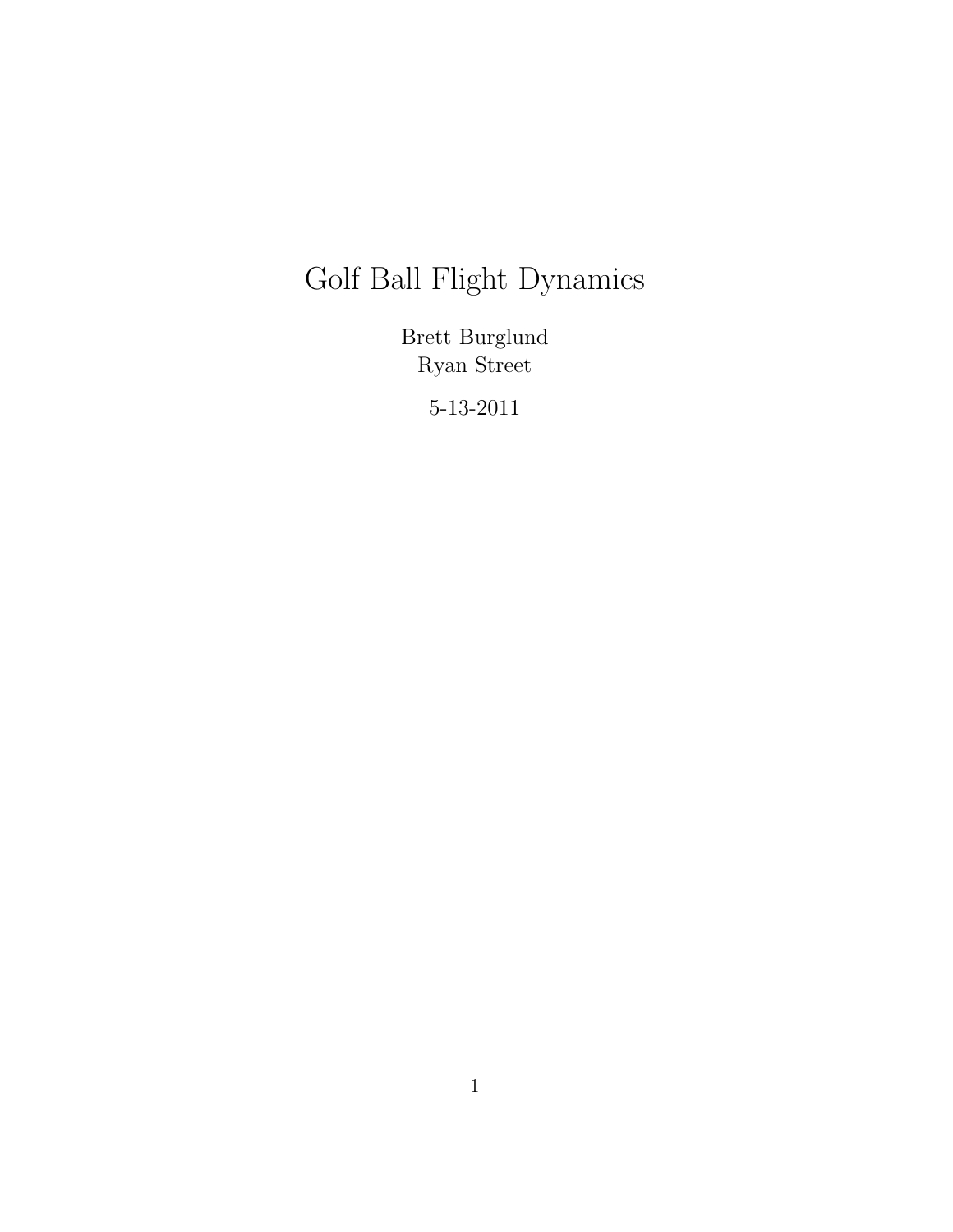#### Abstract

Projectile motion is a field of study that has many practical applications. In this case the projection of a golf ball will be analyzed. The golf balls projection is effected by many different forces, here the spin and drag will be the main areas of concern. A system of differential equations will be interpreted from aerodynamics and drag to aid in the discussion. Specifically, the magnus effect and resistance due to aerodynamic drag are considered.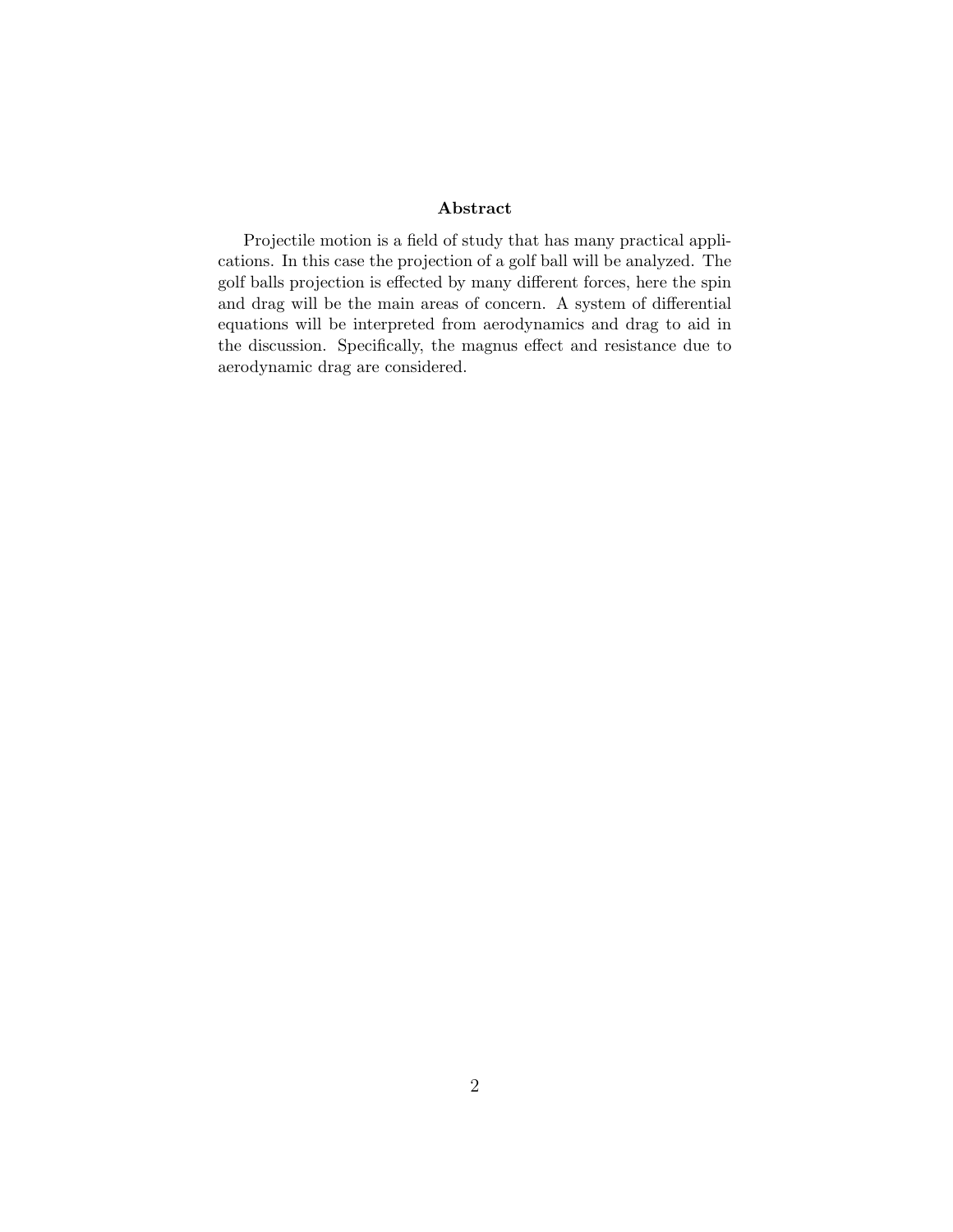#### 1 Introduction

Golf balls didn't all ways have dimples on them. The dimpled golf ball was first introduce in 1905 by Wiliam Taylor, an engineer. He found that dimpled balls were more aerodynamic, allowing golfers to have better control and further drives. The number of dimples on a typical golf ball ranges from 250-450. Each manufacture has a different theory on the number of dimples, depth of dimple and in the pattern in which the dimples are placed. All these attributes contribute to the balls overall aerodynamic qualities.

Today, golf ball manufactures are trying to engineer the perfect golf ball. The United States Golf Association (USGA) strictly regulates the design and material used in golf ball manufacturing. With the use of modern material to create different core a designer has the ability to create a ball that has different properties such as greater spin, soft feel at impact and lower trajectory. For these reasons the manufacturing of golf balls is highly regulated.

### 2 Our Model

A golf balls flight pattern is effected directly by the presence of air resistance and the rotation of the ball. Looking a both air resistance and rotation flight paths can be predicted. In this model both air resistance and rotation are used to set up a system of differential equations that can be used to predict several different flight paths. Matlab was used to solve the system of equations using a numerical solver. The calculated trajectories were then plotted to show the effects of angular acceleration and aerodynamic drag. One system is used to model a smooth ball while another is used model a dimpled ball. Throughout the models the initial velocity and angle of attack affect the trajectories. Initial velocity is the velocity the ball leaves the  $x-y$ plane. Angle of attack is the angle between the  $x - y$  plane and initial linear velocity.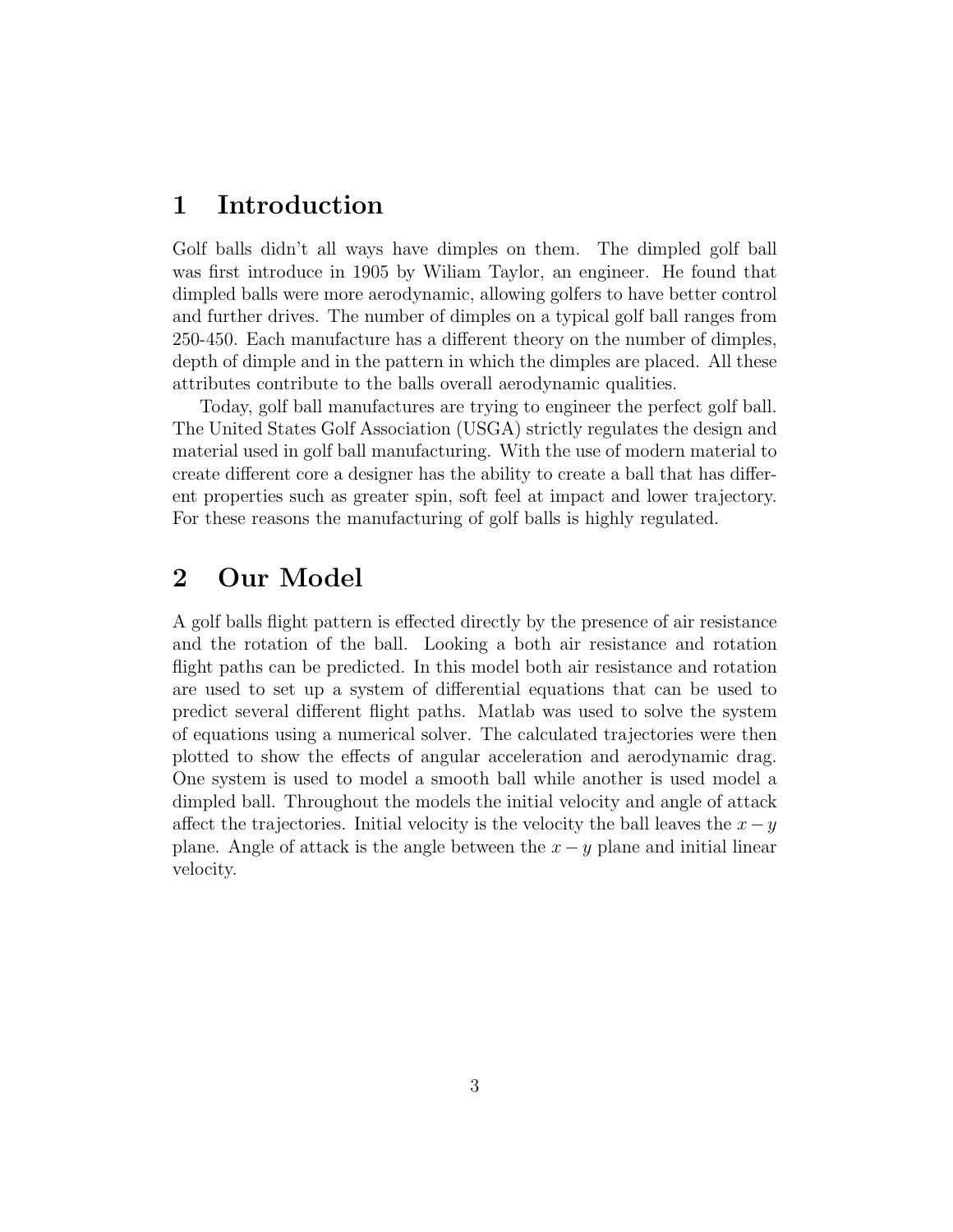# 3 Classic Parabolic Motion

First, a discussion in classic parabolic motion is in order to acquire the knowledge needed to understand the golf balls flight. classic parabolic motion can be derived from a system of two differential equations, in the  $x$  and  $y$  directions. In the classical model, every force, excluding gravity, is neglected. This assumes no wind, drag, magnus, change in altitude, or changes in humidity. From Newton's second law of motion,and the fact that gravity is the only force acting on the ball,

$$
\sum F_y = my''
$$
  

$$
my'' = -mg
$$
  

$$
y'' = -g
$$
  

$$
y' = -gt + C_1
$$
  

$$
y = -\frac{1}{2}gt^2 + C_1t + C_2
$$

Solving for  $C_1$  and  $C_2$  yields

$$
C_1 = V_{0y}
$$

$$
C_2 = y_0
$$

and

$$
y = -\frac{1}{2}gt^2 + V_{0y}t + y_0
$$

In the x direction, no forces act on the ball.

$$
\sum F_x = mx''
$$

$$
mx'' = 0
$$

$$
x'' = 0
$$

$$
x' = C_3
$$

$$
x = C_3t + C_4
$$

solving for  $C_3$  and  $C_4$  yields

$$
C_3 = V_{0x}
$$

$$
C_4 = X_0
$$

and

$$
x = V_{0x}t + X_0
$$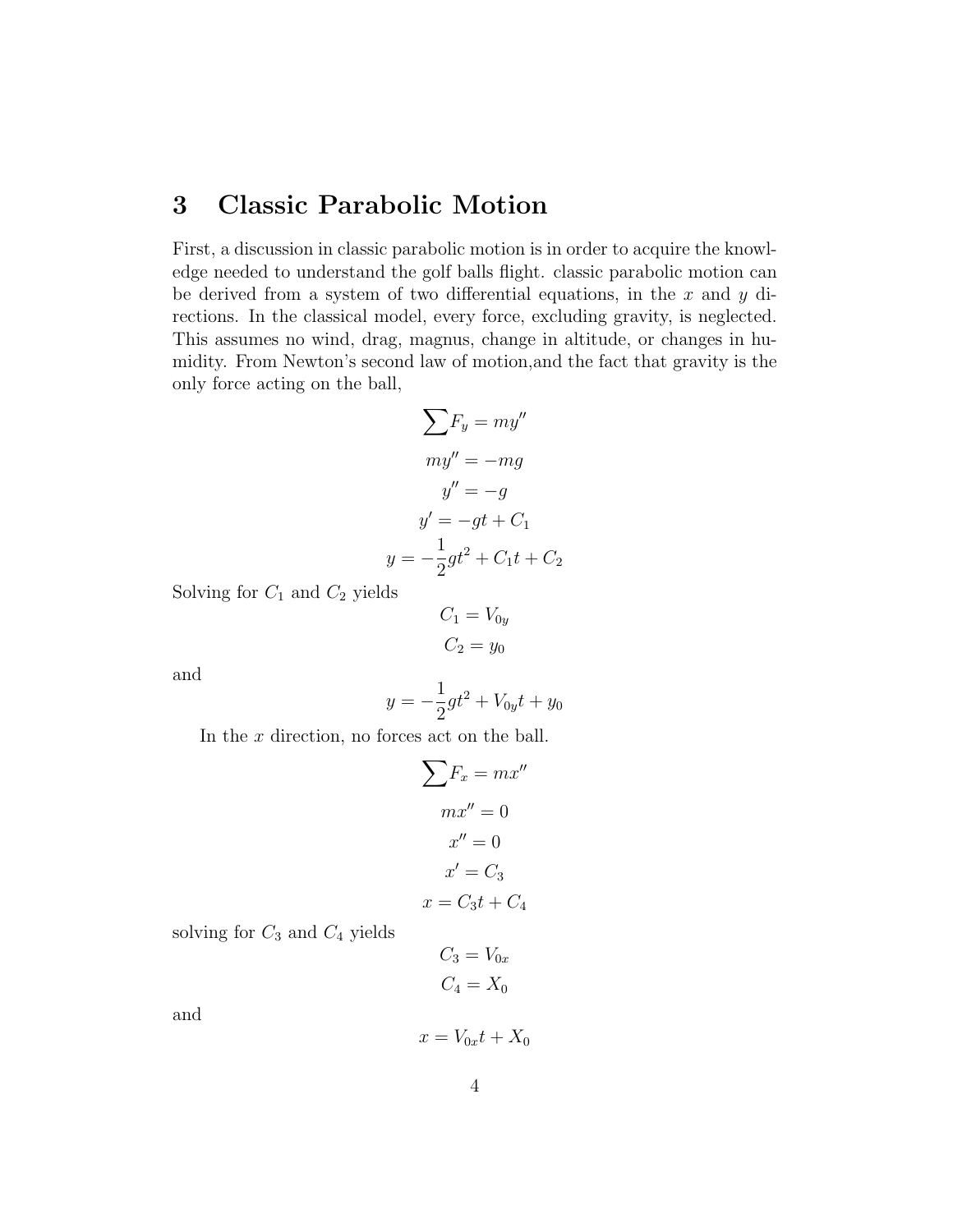

Figure 1: Classic Parabolic Motion

From this equation it is easy to see that the velocity of the ball in the  $x$ direction stays constant throughout the duration of the flight. Note that throughout these systems, the initial coordinates of the ball will be  $(0,0)$ 

# 4 General Equations

From Newtons second law of motion the flight equations were derived for the trajectories of the ball. The equations were derived using air resistance and the Magnus Force. the flight equations were in three directions.

$$
\sum F_y = my'' = -Weight - AirResistance + MagnusForce
$$
  

$$
\sum F_x = mx'' = -AirResistance + MagnusForce
$$
  

$$
\sum F_z = mz'' = -AirResistance + MagnusForce
$$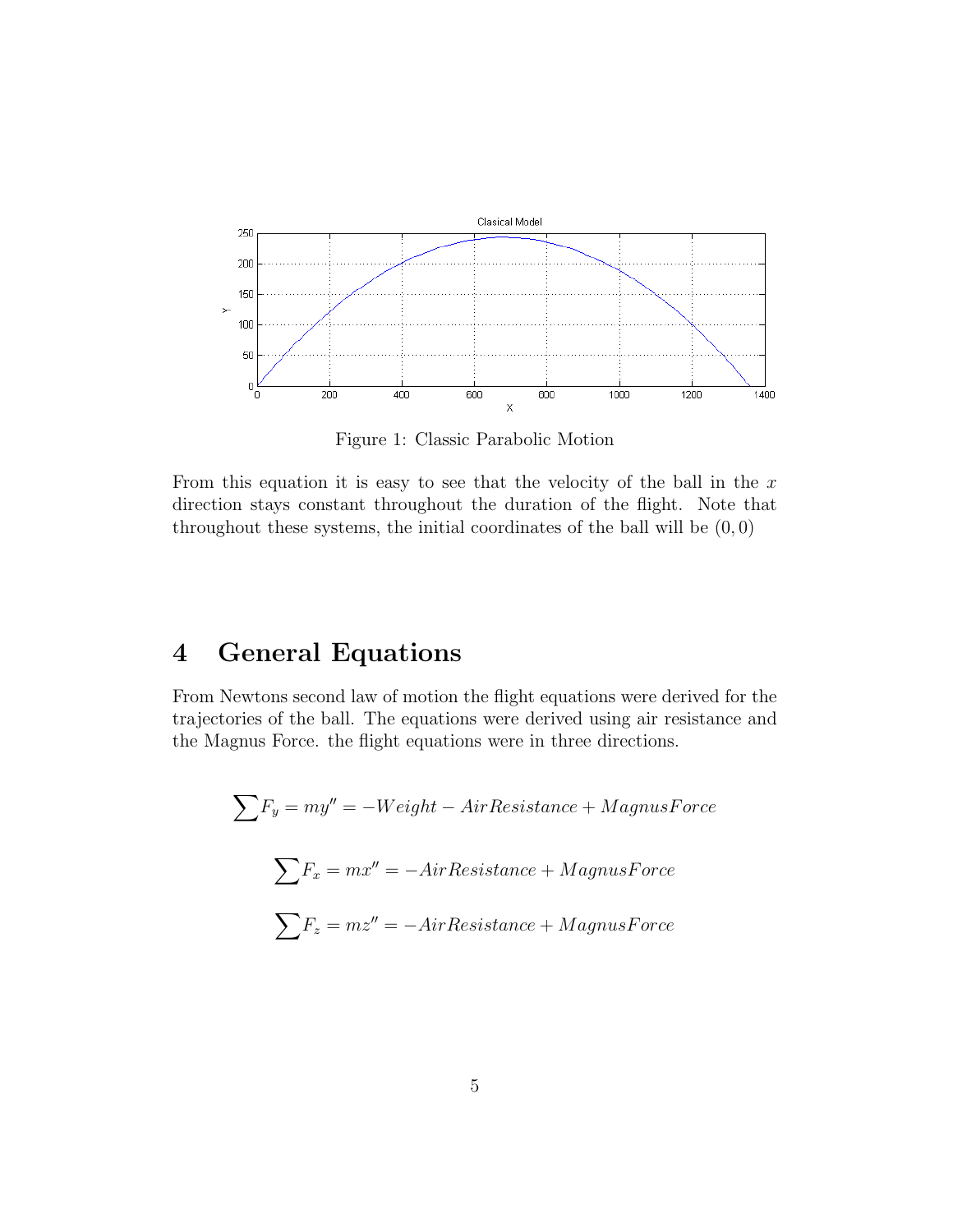# 5 Air Resistance

The force put on the golf ball due to its interaction with air molecules is called aerodynamic drag or air resistance. The air resistance can be calculated using the equation shown below,

$$
R = \frac{1}{2}C_D \rho A V^2
$$

where,

 $C_D$  =Drag Coefficient  $\rho =$ Air density  $A =$ Surface Area  $V =$ Velocity

The air resistance must be considered in all three directions:

$$
R_x = \frac{1}{2} C_d \rho A V_x^2
$$
  

$$
R_y = \frac{1}{2} C_d \rho A V_y^2
$$
  

$$
R_z = \frac{1}{2} C_d \rho A V_z^2
$$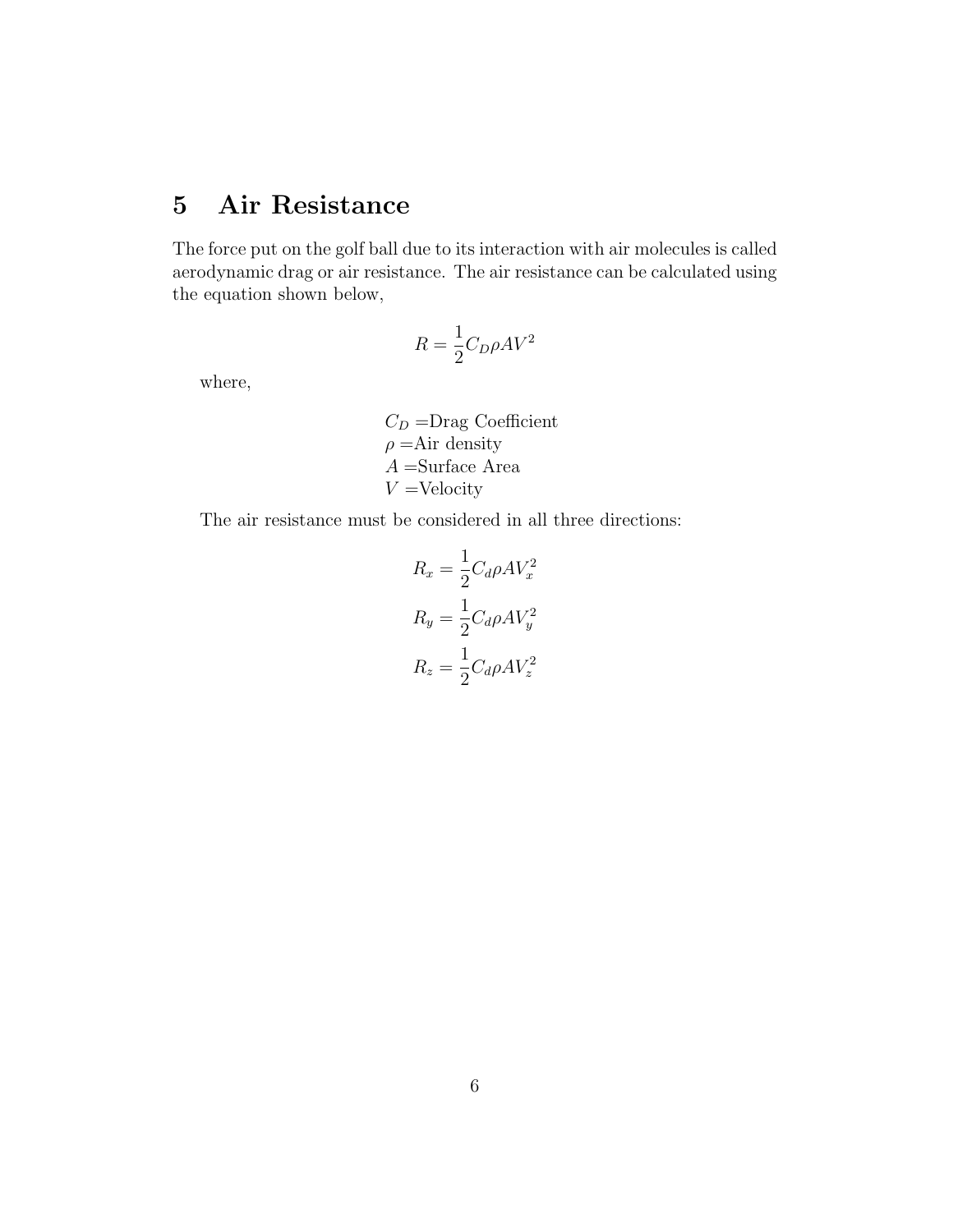# 6 Smooth Ball

Lets think of a smooth ball such as a ping pong ball for this model. When a ball travels though the air there is resistance due to the contact between the surface of the ball and the air molecules. The air surrounding the ball as it flies is called the boundary layer. In this case, the air molecules tend to pass by the ball and around the ball in a parallel fashion this is laminar flow. The laminar flow creates separation around the ball creating a large wake of low pressure behind the ball, decelerating it. Only air resistance is considered in this case.



Figure 2: Laminar Flow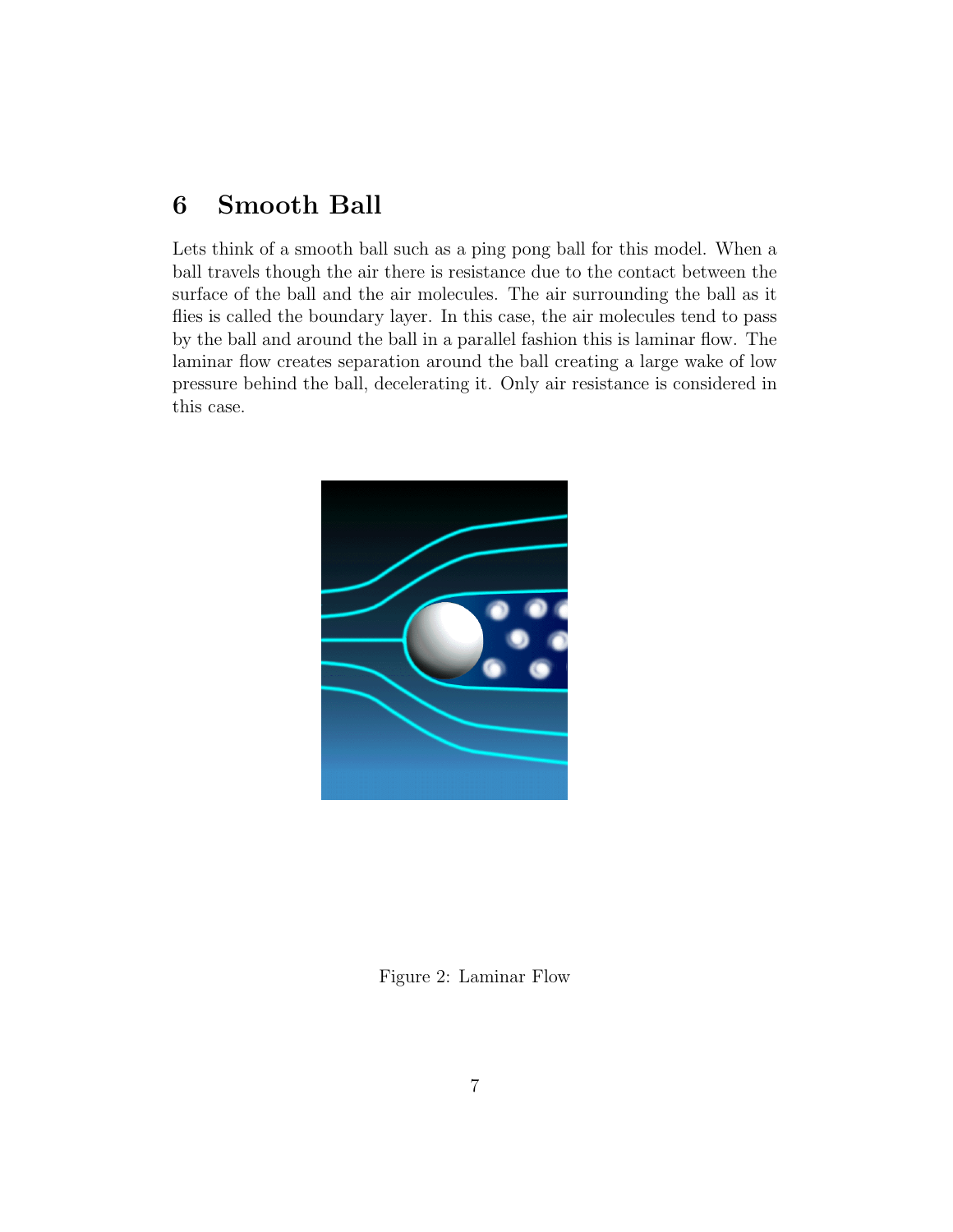#### 6.1 Assumptions

The following assumptions were made to simplify the smooth ball model.

- 1. No Spin
- 2. No wind
- 3. No changes in air conditions due to altitude or humidity
- 4. No change in Barometric pressure

 $R = Air Resistance$  $m =$ Mass  $V_y$  =Velocity in Y  $V_x$  =Velocity in X  $V_z$  =Velocity in  $Z$ 

#### 6.2 Flight Equations

$$
\sum F_y = my'' = -mg - R(V_y)
$$

$$
\sum F_x = mx'' = -R(V_x)
$$

$$
\sum F_z = mz'' = -R(V_z)
$$



Figure 3: Smooth Ball Projection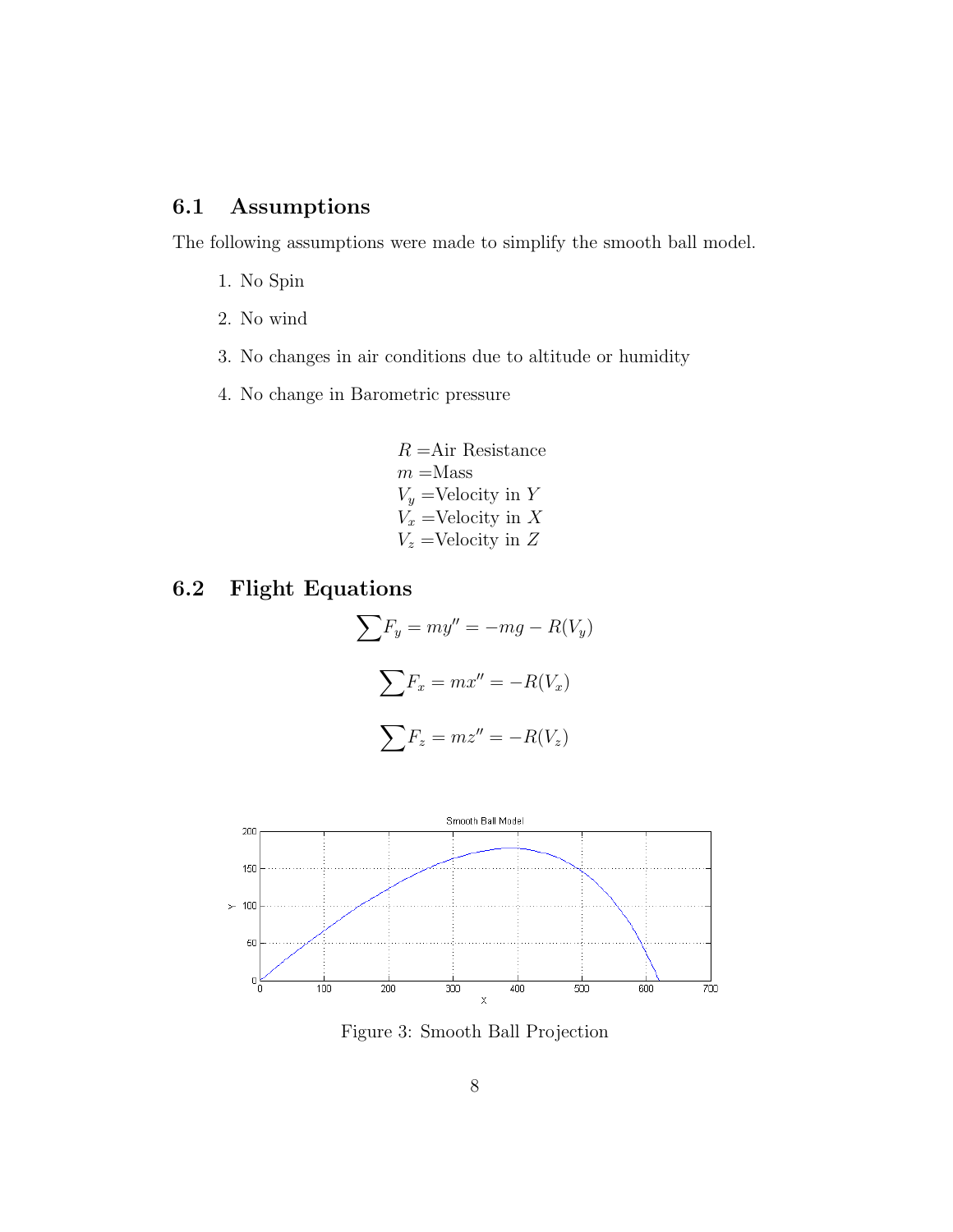### 7 Magnus Force

Have you ever notice that then you throw a baseball or hit a golf ball the flight pattern is much different when you place spin on the ball. When spin is placed on a ball the pressure around the ball is altered, this is called the magnus effect. Lets look at a backspin and how it effects the flight of a golf ball. When backspin is placed on a golf ball it will allow the ball to gain loft and have a longer flight. When the ball spins it directs air upwards in front and downward behind it, creating a pressure difference. The pressure difference pushes the ball upward allowing the ball to stay in flight for greater time, this is called the Magnus Force.

#### 7.1 Magnus Formula

The Magnus force lifting the ball is caused by the rotation and the velocity of the ball. The rotation causes air disturbances perpendicular to the direction of the angular velocity causing the direction of flight is altered perpendicular to the linear velocity. This relationship shows that the Magnus force is calculated using a cross product.

$$
\mathbf{F}_{\mathbf{M}} = S(\omega \times V)
$$

 $V =$ Velocity  $\omega$  = Angular Velocity  $S =$ Magnus Coefficient

The cross-product provides *Magnus Force* in the three dimensions

$$
S\begin{vmatrix}\n\mathbf{i} & \mathbf{j} & \mathbf{k} \\
\omega_{\mathbf{i}} & \omega_{\mathbf{j}} & \omega_{\mathbf{k}} \\
V_i & V_j & V_k\n\end{vmatrix} = S[(\omega_j V_k - \omega_i V_j)\mathbf{i} - (\omega_i V_k - \omega_k V_i)\mathbf{j} + (\omega_i V_j - \omega_j V_i)\mathbf{k}]
$$

$$
\mathbf{F}_{\mathbf{Mx}} = S(\omega_j V_k - \omega_k V_j)
$$

$$
\mathbf{F}_{\mathbf{My}} = S(\omega_k V_i - \omega_i V_k)
$$

$$
\mathbf{F}_{\mathbf{Mz}} = S(\omega_i V_j - \omega_j V_i)
$$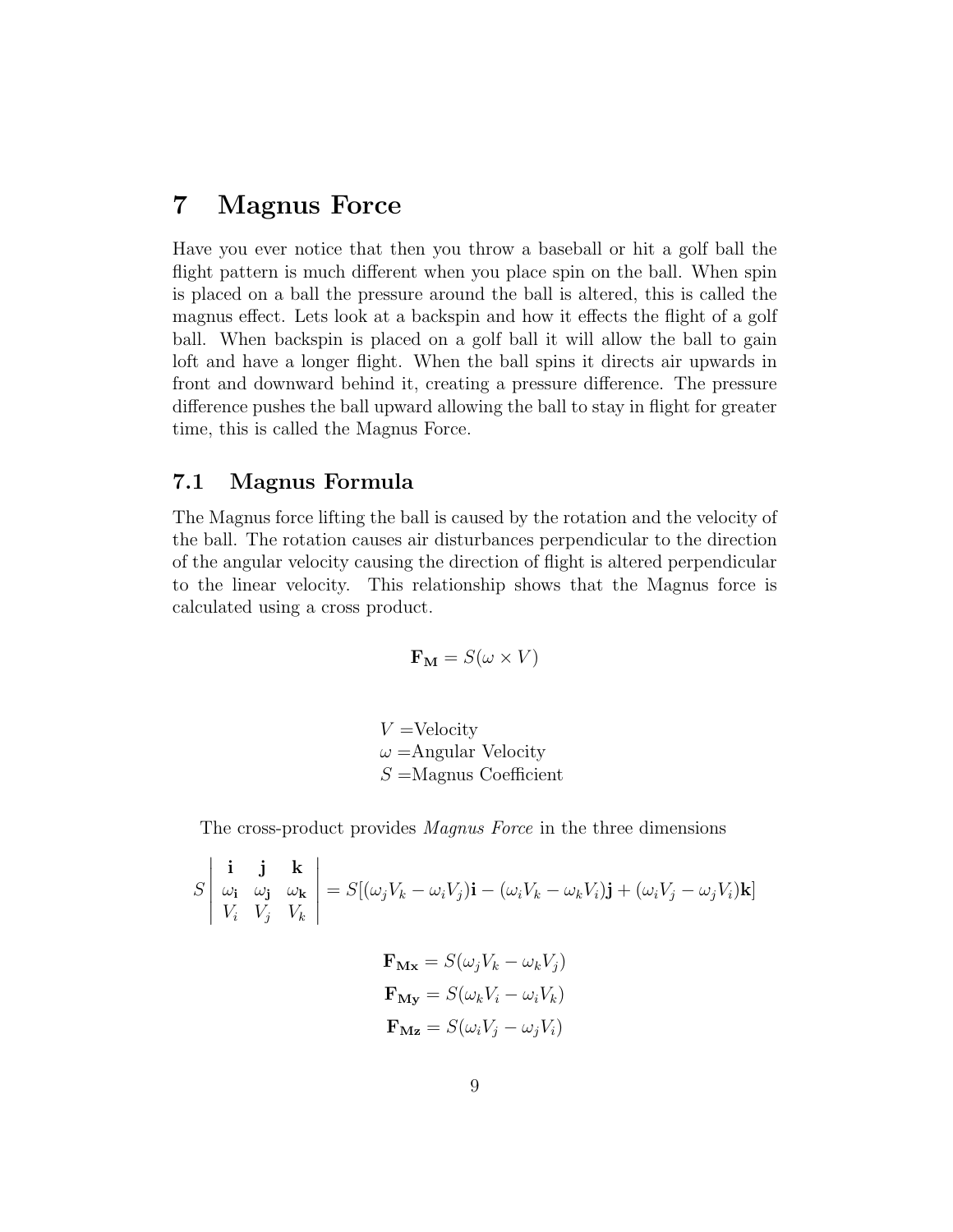# 8 Dimpled Ball

As discussed in the smooth ball model, when a ball travels through the air a disturbance is produced. The difference between the smooth ball and the dimpled ball is this disturbance. The boundary layer surrounding a dimpled ball is turbulent. This turbulent flow is able to stay very close to the surface of the ball for a longer period of time than a laminar flow. The turbulent flow allows for a smaller separation of air flow around the ball creating a smaller area of low pressure behind the ball, causing deceleration at a slower rate than the smooth ball. The magnitude of the magnus force is drastically increased with the dimples, therefor both the Magnus Force and air resistance are considered in this case.



Figure 4: Turbulent Flow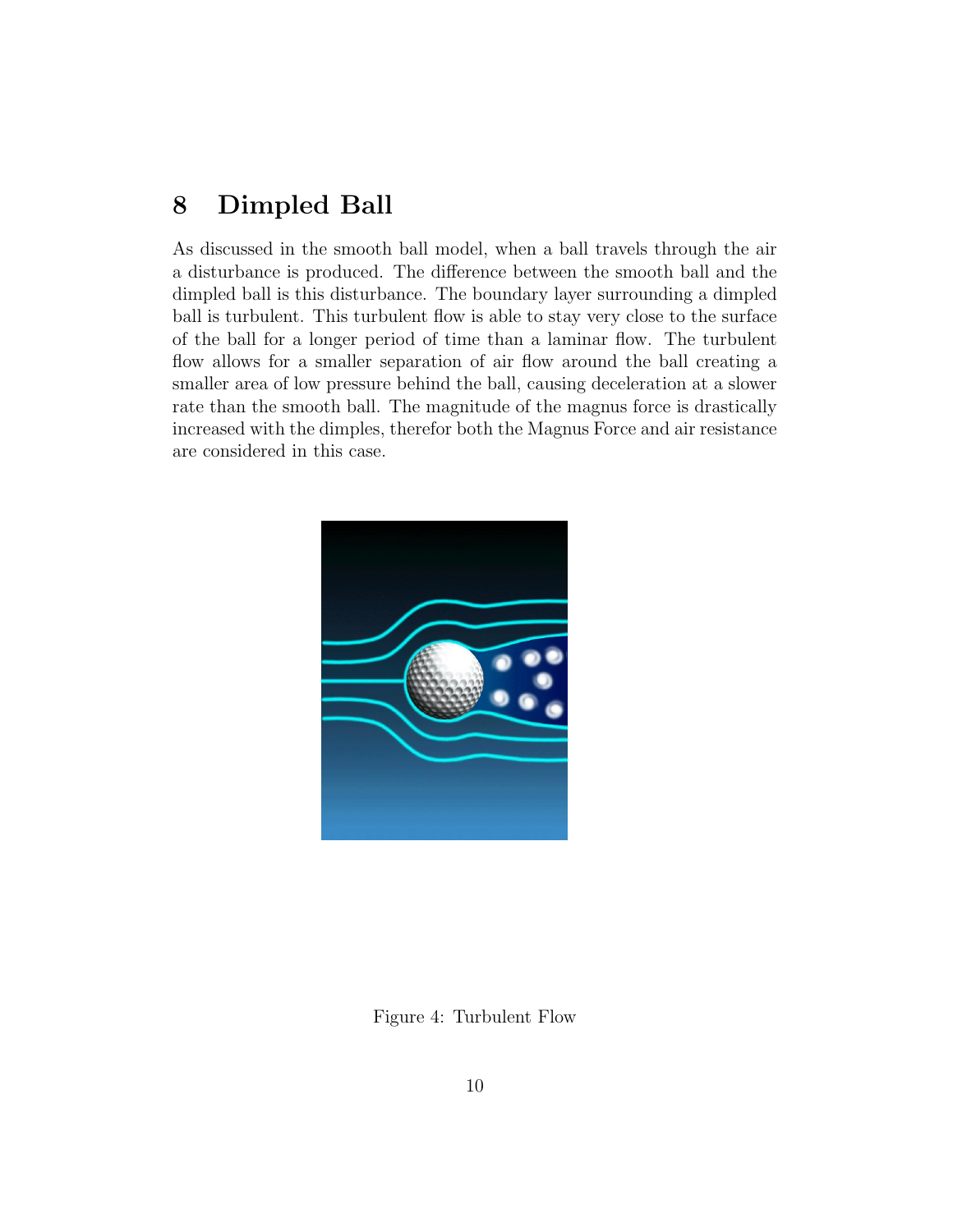#### 8.1 Assumptions

The following assumptions were made to simplify the dimpled ball model.

- 1. No wind
- 2. No change in air conditions due to altitude or humidity
- 3. No changes in Barometric pressure

 $R = Air Resistance$  $F_M$  =Magus Force  $\omega$  = Omega  $m =$ Mass  $V_y$  =Velocity in Y  $V_x$  =Velocity in X  $V_z$  =Velocity in  $Z$ 

#### 8.2 Flight Equations

The flight equations make up the system of equations that govern the trajectory of the golf ball. The equations account for air resistance and magnus force.

$$
\sum F_y = my'' = -mg - R(V_y) + F_M(\omega, v_x, v_z, )
$$
  

$$
y'' = -g - \frac{R}{m}(V_y) + \frac{F_M}{m}(\omega, v_x, v_z)
$$
  

$$
\sum F_x = mx'' = -R(V_x) + F_M(\omega, v_y, v_z, )
$$
  

$$
x'' = -\frac{R}{m}(V_x) + \frac{F_M}{m}(\omega, v_y, v_z)
$$
  

$$
\sum F_z = mz'' = -R(V_z) + F_M(\omega, v_x, v_y, )
$$
  

$$
z'' = -\frac{R}{m}(V_z) + \frac{F_M}{m}(\omega, v_x, v_y)
$$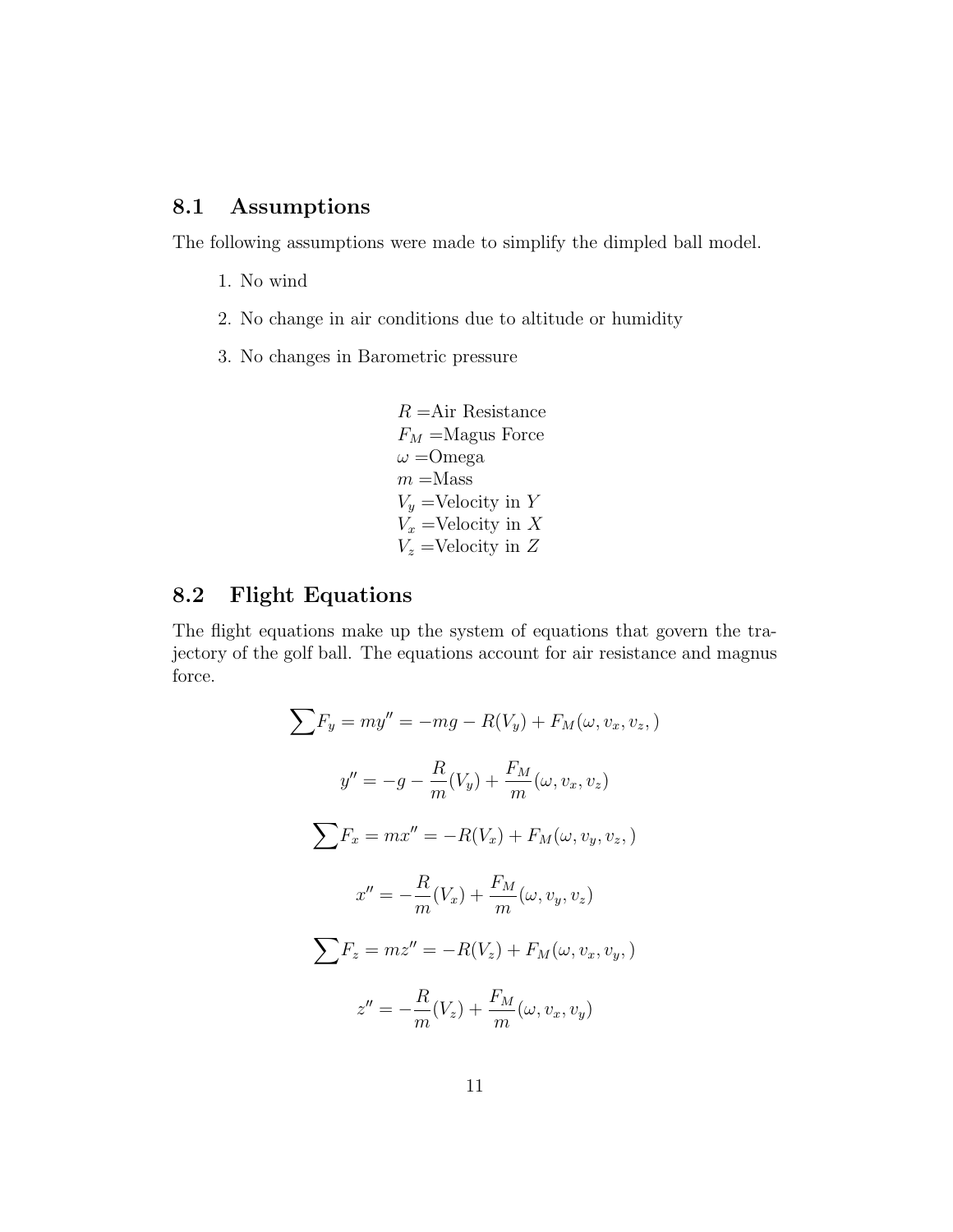# 8.3 Backspin

These figures use the same initial velocity and angle of attack.



Figure 5: Backspin Models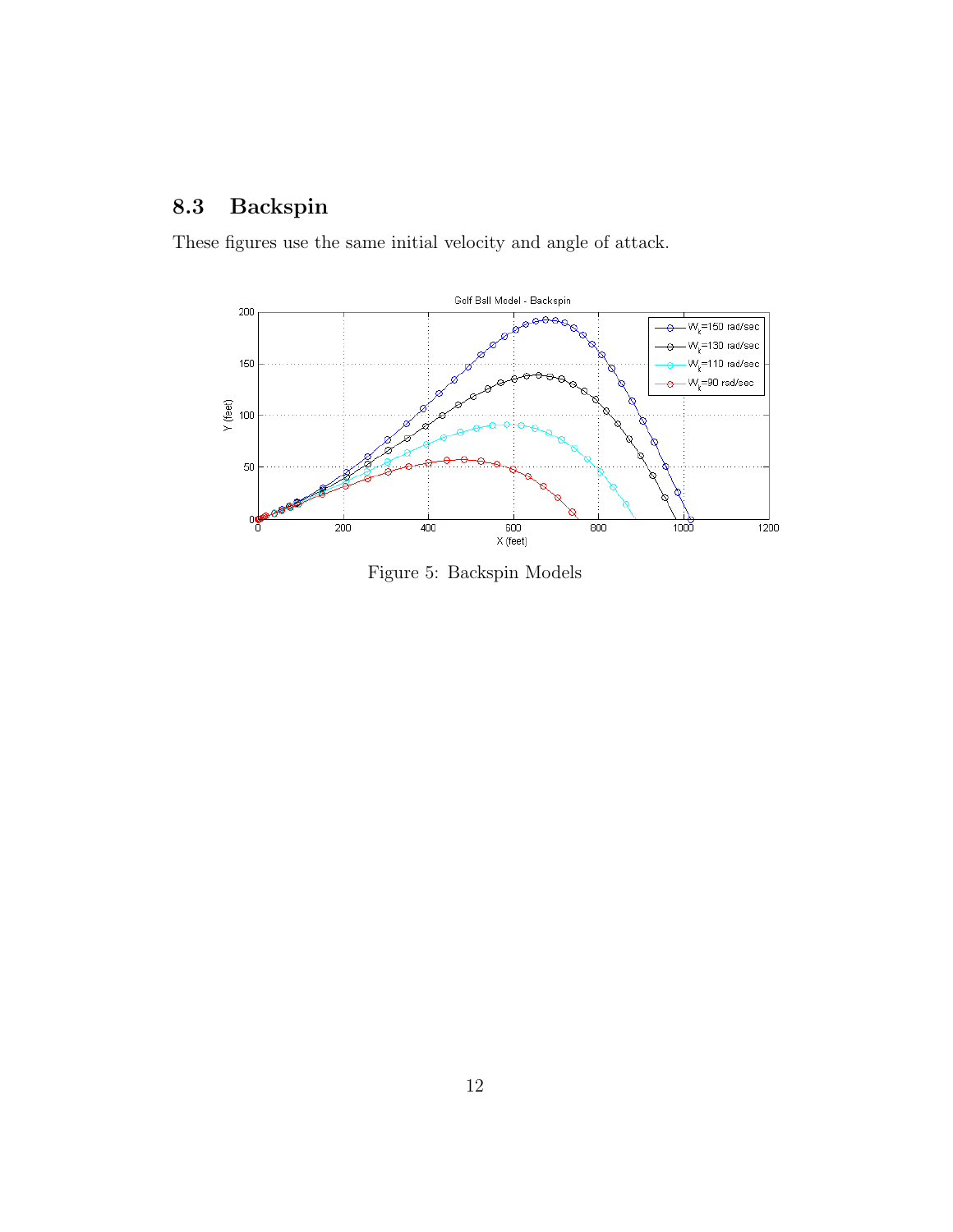



Figure 6: Hook, Pull, Push, and Slice, from left to right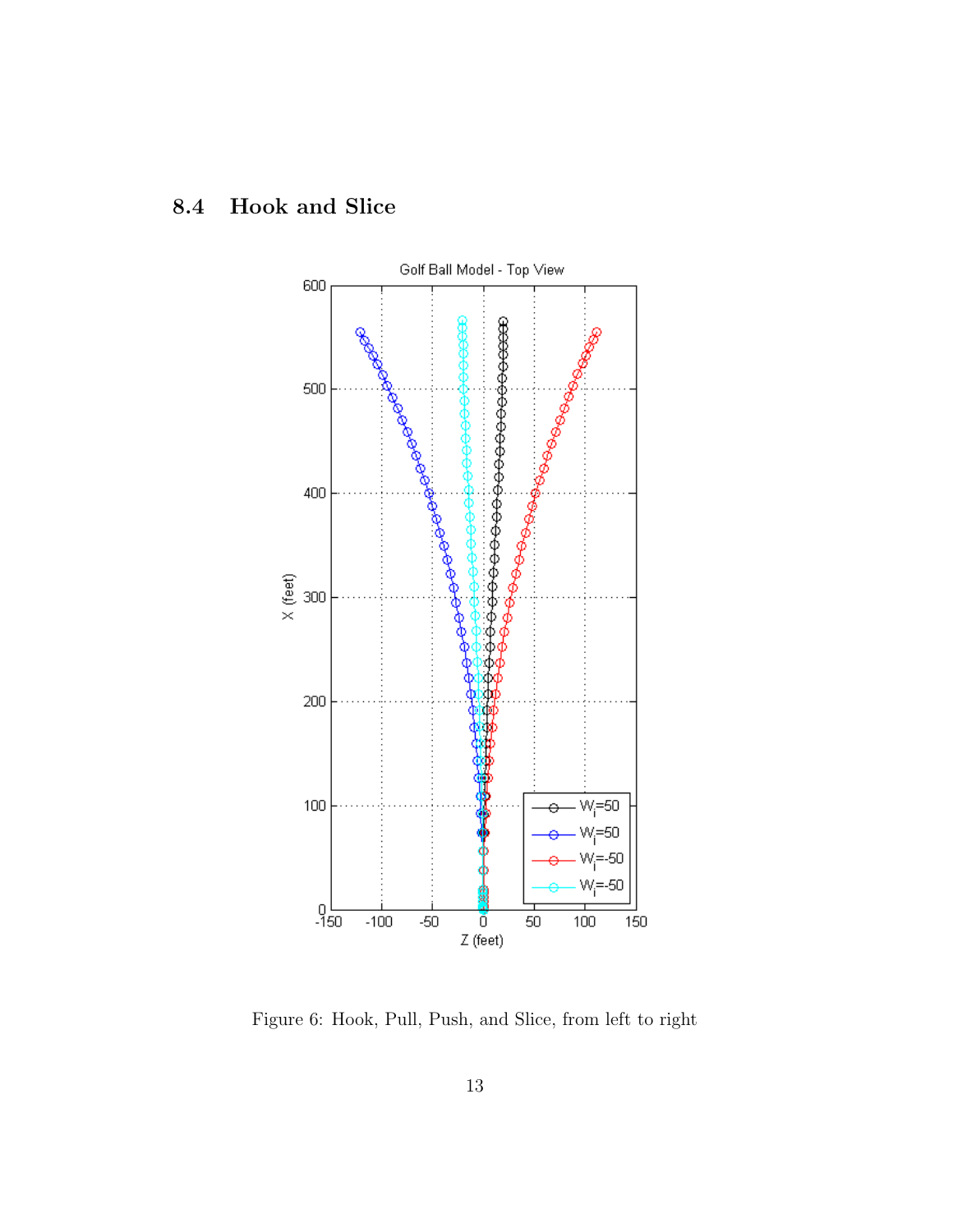

Figure 7: 3-dimensional view. These figures use the same initial velocity and angle of attack.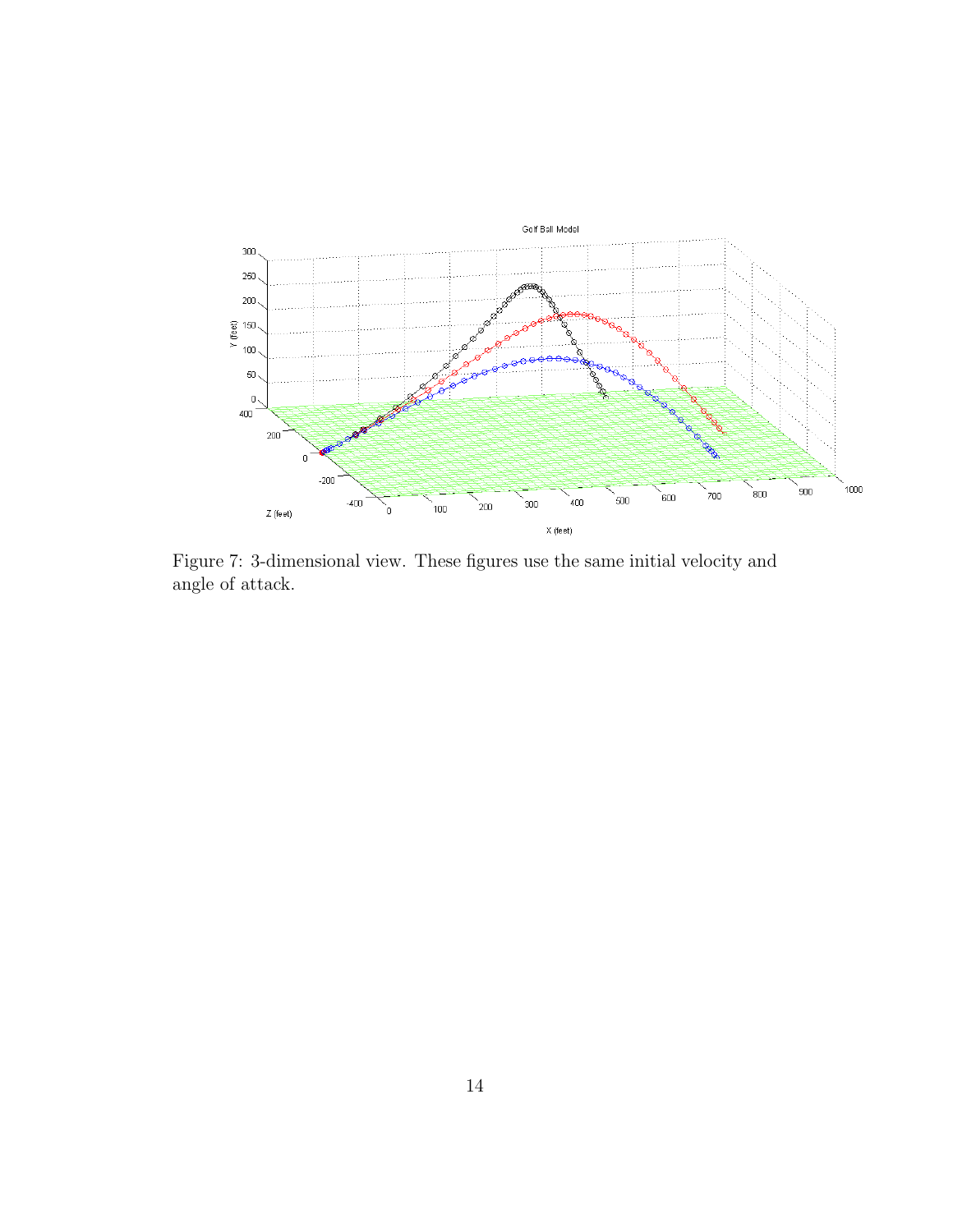#### 8.5 Comparison

These figures use the same initial velocity and angle of attack. There is backspin  $(\omega_k)$  of 130 radians per second on the dimpled ball trajectory. Notice how the dimpled golf ball flies more than twice the distance of the smooth ball. This is caused by the reduced coefficient of drag due to the turbulent flow behind the dimpled ball.



Figure 8: Comparing the Models

# 9 Conclusion

It is quit clear to see the effect dimples have on a golf ball trajectory and control. The increase in control and trajectory is directly related to the turbulent boundary layer that is created by the dimples. The smooth balls trajectory is about half a far as the trajectory of a golf ball. The systems of equations that were used are very simple, only taking into account ball rotation and drag. The dimpled ball system accounted for the effects of dimples but for further analysis a greater knowledge in aerodynamic theory is required.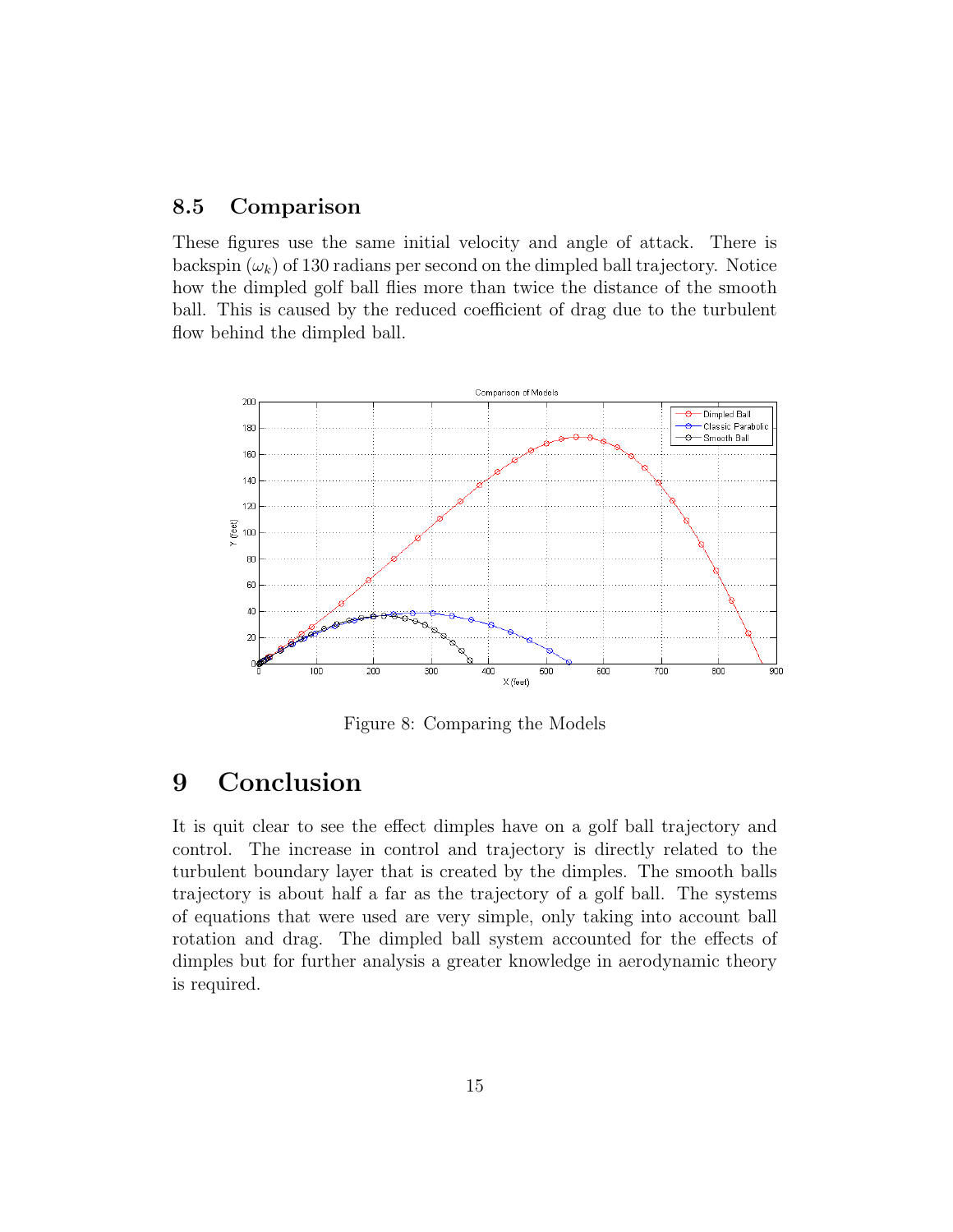# 10 References

1. Xu, L. (2006). Analysis of baseball pitches. Informally published manuscript, Carnegie Mellon University, Pittsburgh, Pensilvania. Retrieved from http://www.cs.cmu.edu/afs/cs/academic/class/16741-s07/ www/projects06/Ling.pdf

2. Healey, J. (n.d.). The golf ball. Retrieved from http://www.stlgolfhistory.com/golfball.html

3. Elert, G. (1998). Aerodynamic Drag. The physics hypertextbook. Retrieved May 5, 2011, from http://physics.info/drag/

4. Barber III, J. (n.d.). Golf ball flight dynamics. Informally published manuscript, A and EP, Cornell University, New York, New York. Retrieved from

http://www.fysik.org/WebSite/fragelada/resurser/GolfBallDynamics.pdf

5. Labeau, et al., K. (2004). Golf ball projectile motion. Informally published manuscript, School of Engineering, Grand Valley State University, Allendale, Michigan.

Retrieved from http://www.eod.gvsu.edu/ lait/312/golfball.pdf

6. Original image obtained from: http://wings.avkids.com/Book/Sports/instructor /golf-01.html Accessed 5/5/2011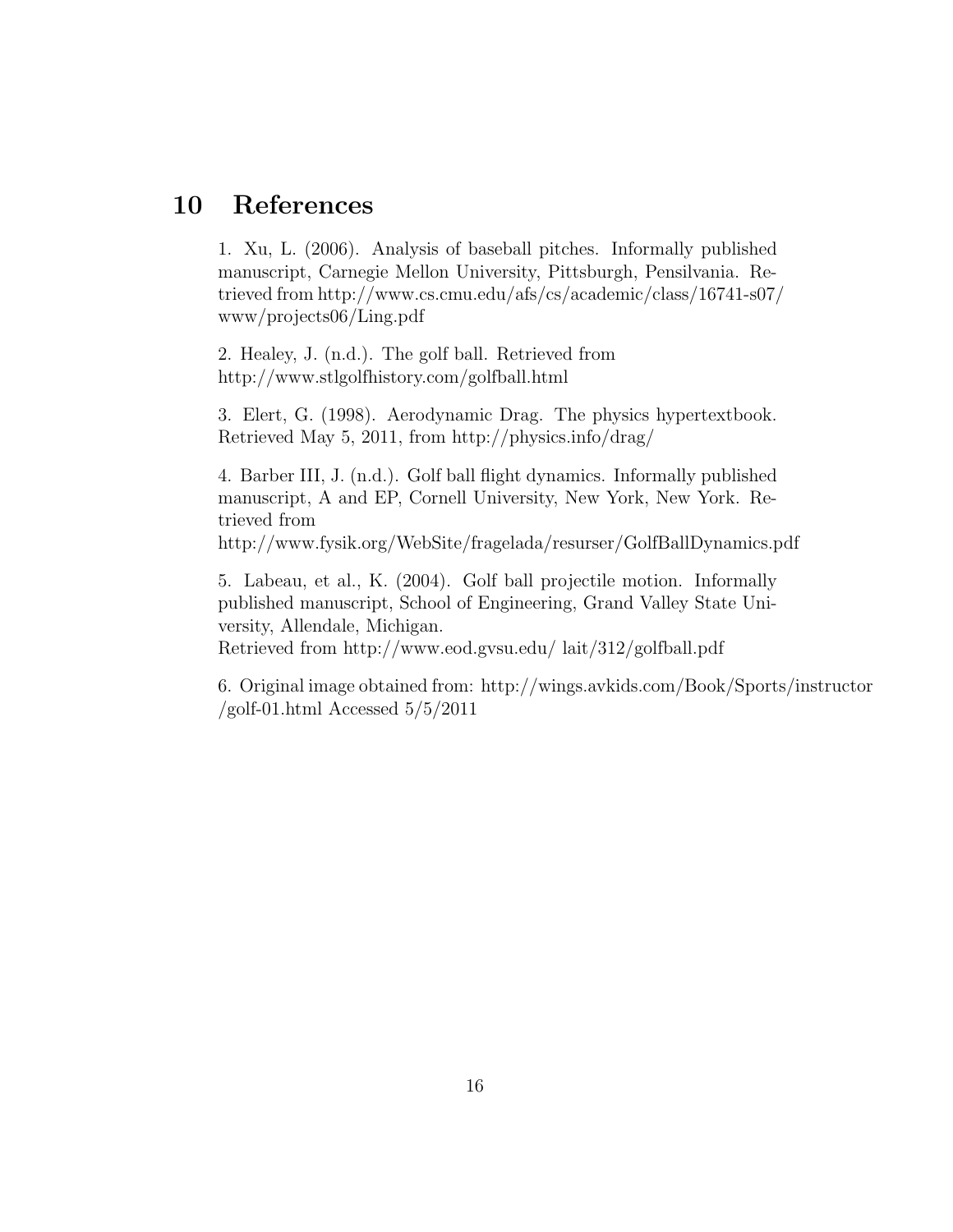# 11 Appendix

#### 11.1 Classic Parabolic Motion m-file

```
function Classicball
%initial velocity = 215.06 feet/sec = 146.63 m/h @ 35.54 degrees
[t, x] = ode45(@flights, [0, 7.763], [0, 175, 0, 125, 0, 0]);plot(x(:,1),x(:,3));title('Clasical Model')
xlabel('X')ylabel('Y')
grid on
end
function xprime=flights(t, x)xprime=zeros(2,1);
\chixprime(1)=x(2);xprime(2)=0;
%Y
xprime(3)=x(4);xprime(4)=-32.2;
%Z
xprime(5)=x(6);xprime(6)=0;end$
```
#### 11.2 Smoothball

```
$function Smoothball
[t,x]=ode45(@flights,[0,6.299],[0,175,0,125,0,0]);
%initial velocity = 215.06 feet/sec = 146.63 m/h @ 35.54 degrees
plot(x(:,1),x(:,3));title('Smooth Ball Model')
xlabel('X')
ylabel('Y')
grid on
end
function xprime=flights(t,x)
```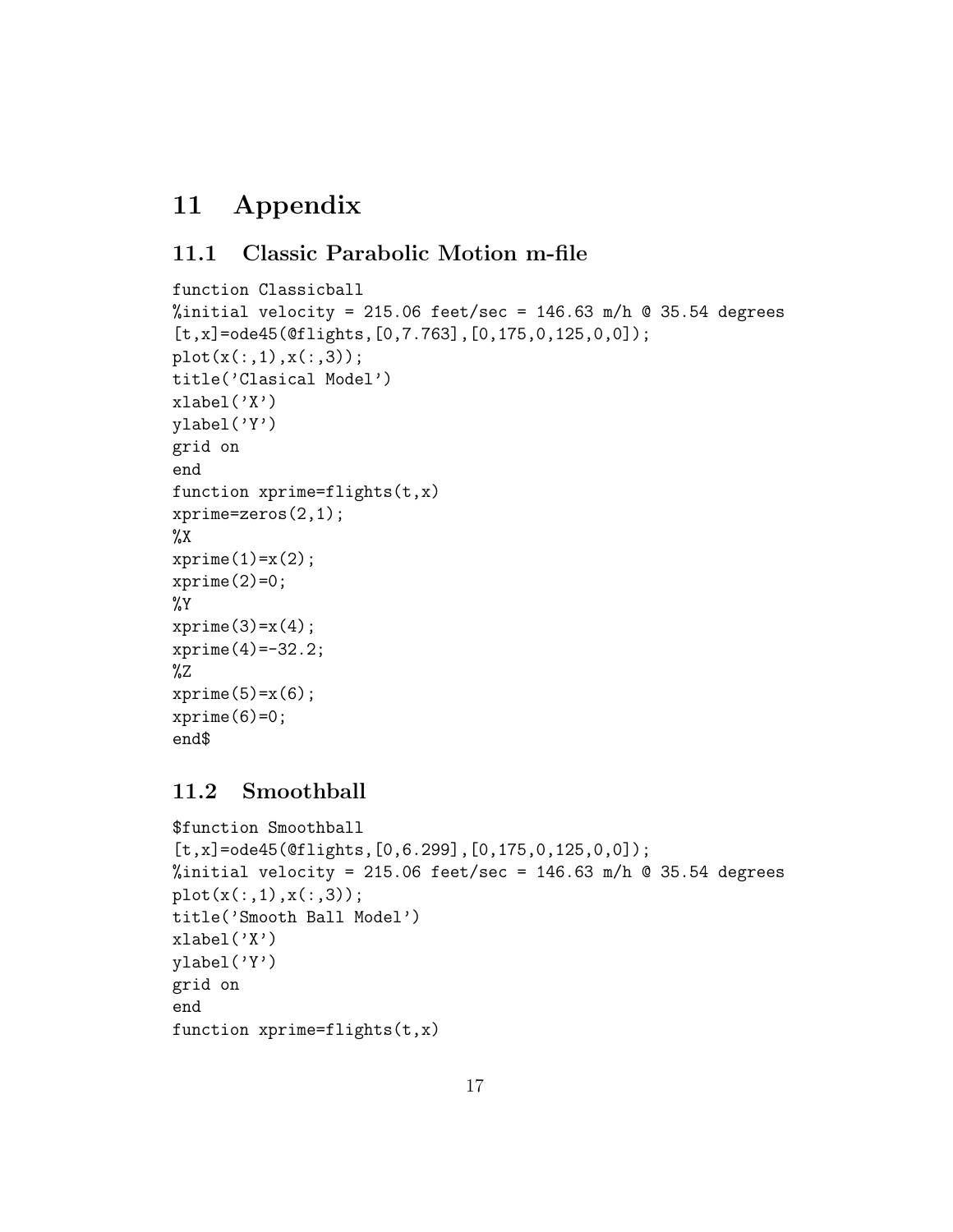```
%Parameters
C_d = .25;r=.002378;
A=.25*pi*(1.75/12)^2;
m=(1.5/(16*32.2));\text{WD} = ((1/2)*C_d*r*A*V^2)%Square of the velocity is in the equation, therefor
D = ((1/2)*C_d* r*A);xprime=zeros(2,1);
\chixprime(1)=x(2);xprime(2)=-(D/m)*x(2)^2;%Y
xprime(3)=x(4);xprime(4) = -32.2-(D/m)*x(4)^2;%Z
xprime(5)=x(6);xprime(6) = -(D/m) * x(6)^2;end$
```
#### 11.3 3-dimensional Dimpled Ball Models

```
$function Golfball
[t,x]=ode45(@flightg,[0,8.3],[0,175,0,75,0,0]);
plot3(x(:,1),x(:,5),x(:,3),'-ob');title('Golf Ball Model')
xlabel('X (feet)')
ylabel('Z (feet)')
zlabel('Y (feet)')
grid on
hold on
end
function xprime=flightg(t,x)
%Parameters
%Drag
C_d = .15;r=.002378;
A=.25*pi*(1.75/12)^2;
```